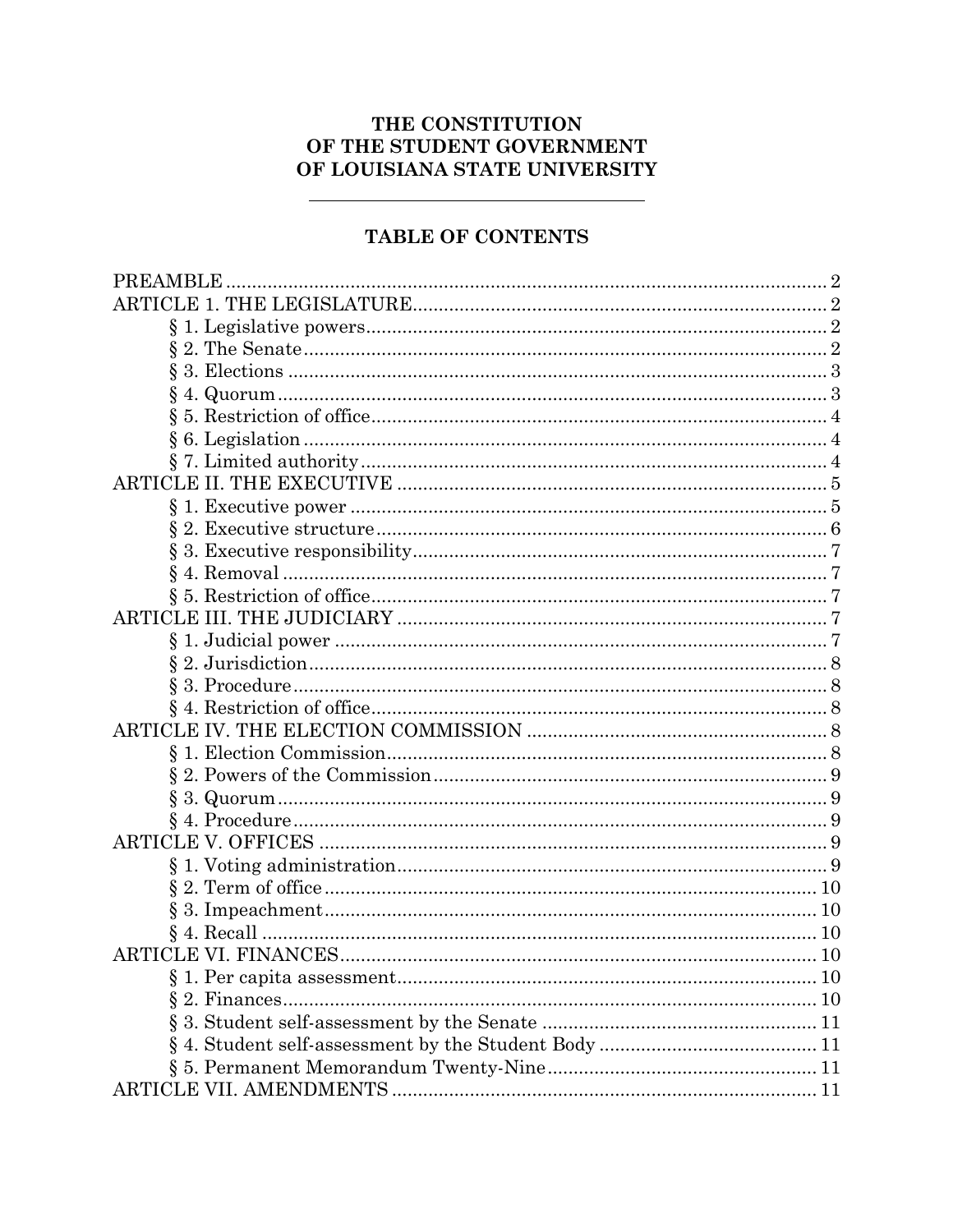### **PREAMBLE**

**WE THE STUDENTS** of Louisiana State University and Agricultural and Mechanical College at Baton Rouge, Louisiana, in order to lead and cultivate opportunities for the fullest development of the individual, advocate for our peers as a representative governing body, and serve a culture of tradition and pride for ourselves and our posterity, do ordain and establish this Constitution for the Student Government of Louisiana State University.

## **ARTICLE I. THE LEGISLATURE**

#### **§ 1. Legislative powers**

All legislative Powers herein granted shall be vested in the Student Senate of Louisiana State University.

#### **§ 2. The Senate**

1The Senate shall be composed of at least two Senators per Academic Area, regardless of enrollment numbers, chosen each Fall and Spring by the Students of their respective Academic Areas; and each Senator shall have one vote. Students are defined as such by the regulations of Louisiana State University and are members of the Student Body entitled to representation of their interests through the Student Government.

2The Senators of each Academic Area shall be divided as equally as may be into two classes. The seats of the Senators of the first class shall be vacated at the expiration of the Fall Semester and of the second class at the expiration of the Spring Semester. Each Senator shall serve a term of one year. In the event of an odd number of Senators in an Academic Area, there shall be one more seat available in the Spring Election than the Fall Election. If vacancies happen by resignation or otherwise, the College Council delegation of the Academic Area to which the vacant seat belongs shall, with the advice and consent of a majority of the Senate present and voting, make temporary appointments until the next Election, which shall then fill such vacancies. The Senate shall provide, by enactment, for cases in which the College Council delegation is unable or unwilling to make such appointments. Any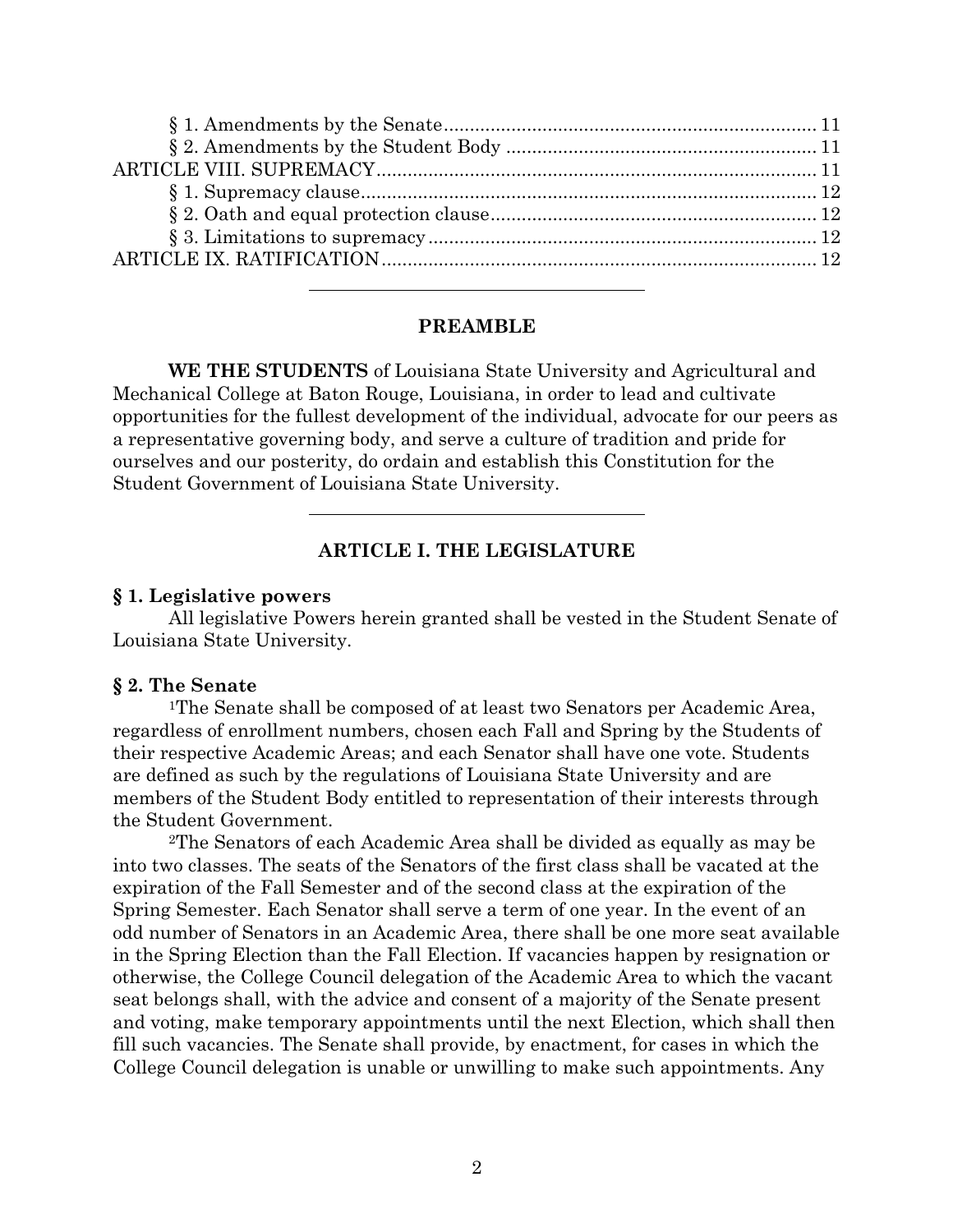Senator elected in an Election following a temporary appointment shall occupy their seat until the expiration of the original term.

3By the twenty-fifth class day of each Fall Semester, the number of Senators shall be adjusted so that each Academic Area shall have an additional Senator for every five hundred students enrolled without rounding.

4Apportionment shall be based on the official University full-time and parttime enrollment figures for that particular Fall Semester. This apportionment shall be performed by the Speaker of the Senate and must be approved by a vote of two thirds of the Senate present and voting. This apportionment shall be effective for the Election held that Fall Semester.

5Reapportionment or the discontinuation of any Academic Area shall not affect the term of office of any duly elected and installed Senator.

6Failure to continue to be enrolled in the Academic Area represented by a Senator shall result in the termination of office at the end of the semester. However, no such termination shall result if such failure results from the admission of a Senator from the University Center for Freshman Year or the University Center for Advising and Counseling to another Academic Area.

7The Speaker of the Senate shall preside over the Senate and shall be required to vote when votes on business be equally divided. The Senate shall elect their Speaker from among themselves by a simple majority of those present and voting. The Speaker's term shall last for one academic year, concurrent with the term of the class of Senators elected in the Spring Semester, subsequent to election.

8The Senate shall also choose among themselves by a majority of those present and voting a Speaker pro tempore, to serve as Speaker in the absence of the Speaker.

9The Senate shall have the sole power to try all impeachments of Student Government officials. When sitting for that purpose, they shall be on oath or affirmation. The Chief Justice or the Vice President in the instance of the Chief Justice as the officer under impeachment shall preside, and no person shall be convicted without the concurrence of two thirds of the Senators present and voting.

10Judgment in cases of impeachment shall not extend further than removal from office and disqualification to hold and enjoy any office of honor, trust, or profit under the Student Government.

### **§ 3. Elections**

1The times, places, and manner of holding Elections for Senators shall be prescribed by the enactments of the Senate and facilitated by the Election Commission.

2The Senate shall assemble at least once each Fall and Spring Semester.

#### **§ 4. Quorum**

1A majority of Senators shall constitute a quorum to do business; but a smaller number may adjourn from week to week. The Senate may be authorized to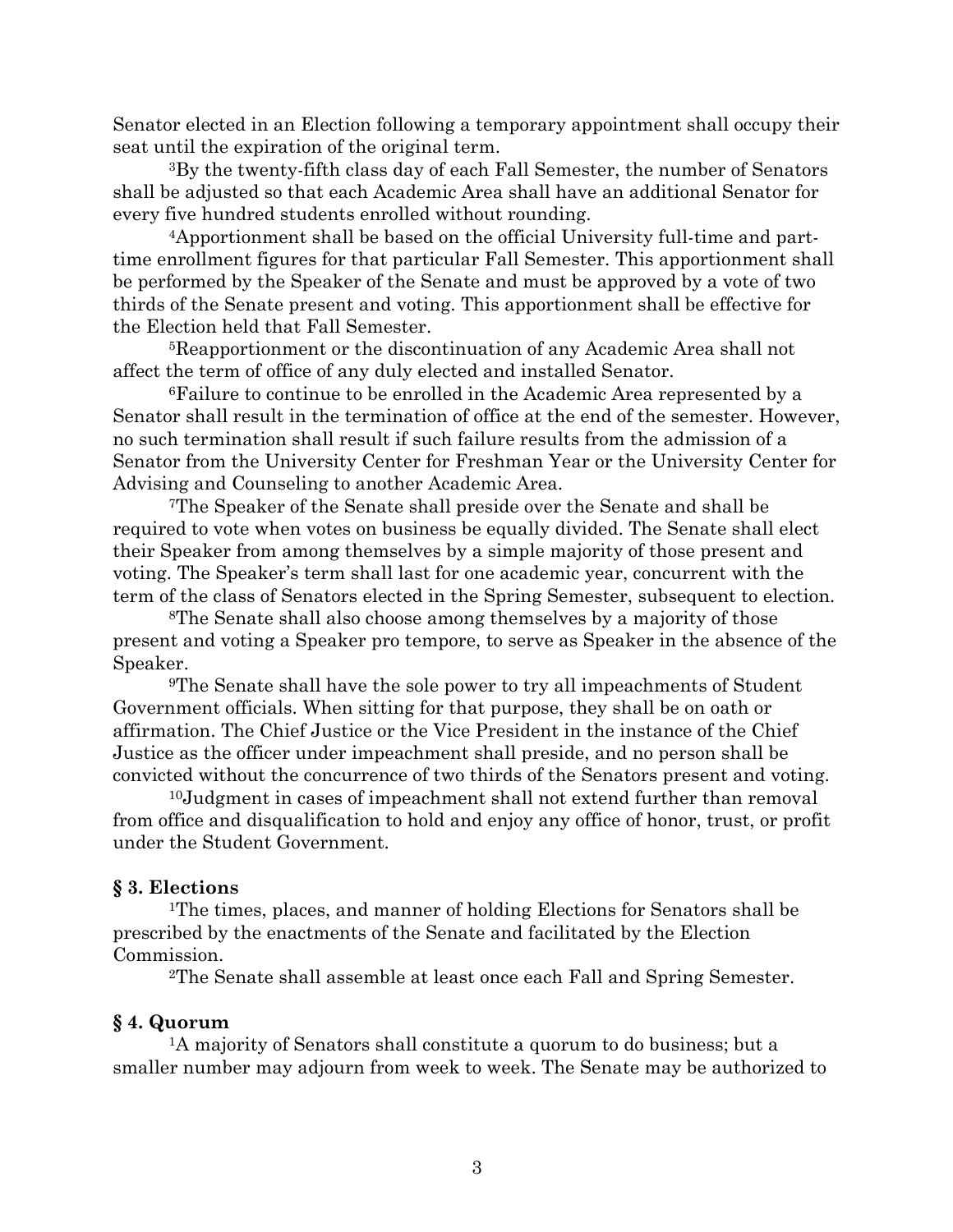compel the attendance of absent Senators, in such manner, and under such penalties as the body may provide.

2The Senate may determine the rules of its proceedings, punish its Senators for disorderly behavior, and, with the concurrence of two thirds present and voting, expel a Senator.

3The Senate shall keep a record of its proceedings, and from time to time publish the same, excepting matters decided by silent ballot or in executive session; and the Ayes and Nays of the Senators on any question shall be entered on the record.

## **§ 5. Restriction of office**

1No legislative officer shall, during the time for which they serve, be elected or appointed to an executive or judicial office under the authority of Student Government.

2No person holding any executive or judicial office under the authority of Student Government shall be a legislative officer during their continuance in office.

# **§ 6. Legislation**

1Every Bill which shall have passed the Senate, shall, before it become enacted, be presented to the Student Body President. If the President approves, they shall sign it, but if not, the President shall return it, with their objections to the Senate, who shall enter the objections at large on their record and proceed to reconsider it. If after such reconsideration two thirds of the Senate present and voting shall agree to pass the Bill, it shall be enacted. But in all such cases, the votes of the Senate shall be determined by Ayes and Nays, and the names of the persons voting for and against the Bill shall be entered on the record respectively. If any Bill shall not be returned by the President within four class days after it shall have been presented to them, the same shall be enacted, in like manner as if they had signed it.

2Every Order, Resolution, or Vote on which the Senate concurs shall be presented to the President; and before the same shall take effect, shall be approved by them, or being disapproved by them, shall be repassed by two thirds of the Senate present and voting according to the rules and limitations prescribed in the case of a Bill.

# **§ 7. Limited authority**

1The Senate shall have power to approve judicial and executive appointments by two thirds present and voting;

2To approve legislative appointments, including officers of the Senate, by majority present and voting;

3To make appropriations and approve the Student Government Budget by majority present and voting;

4To express opinion on behalf of the Student Body in all areas of student life by majority present and voting;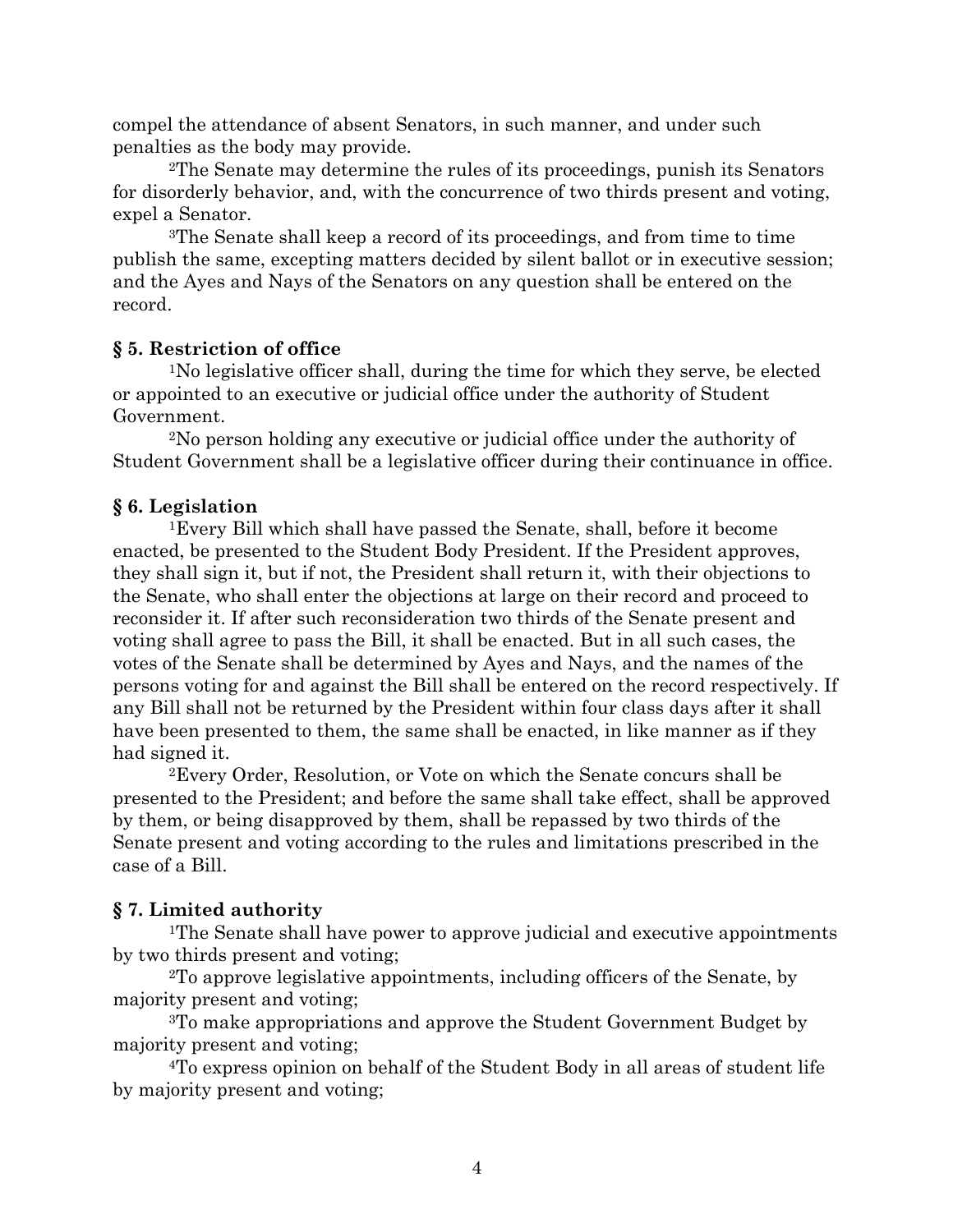5To recommend action on behalf of the Student Body in all areas of student life by majority present and voting;

6To amend and suspend the rules of the procedure of the Senate by two thirds present and voting;

7To create special committees of Student Government by majority present and voting; and

8To make all enactments which shall be necessary and proper for carrying into execution the foregoing powers, and all other powers vested by this Constitution for the Student Government, or in any department or officer thereof.

## **ARTICLE II. THE EXECUTIVE**

#### **§ 1. Executive power**

1The executive Power shall be vested in a Student Body President. The President and Vice President shall hold their office during the same term of one year, and they shall be elected together by the Student Body during the Spring Semester.

2No person shall be elected to the office of the President more than twice, and no person who has held the office of President, for more than one Spring or Fall Semester of a term of which some other person was elected President shall be elected to the office of President more than once.

3In case of the removal of the President from office or of their death or resignation, the Vice President shall become President.

4Whenever there is a vacancy in the office of the Vice President, the President shall nominate a Vice President who shall take office upon confirmation by two thirds of the Senate present and voting.

5In case of the removal of both the President and Vice President from office or of their death or resignation, the Speaker of the Senate shall become President, and the Senate shall proceed to elect a new Speaker. The Senate shall, by standing enactment, establish who shall become President in the case of a simultaneous vacancy of the offices of President, Vice President, and Speaker.

6Whenever the President transmits to the Speaker of the Senate their written declaration that they are unable to discharge the powers and duties of their office, and until the President transmits to the Speaker a written declaration to the contrary, such powers and duties shall be discharged by the Vice President as Acting President.

7Whenever the Vice President and a majority of either the principal officers of the executive departments or of such other body as the Senate may by enactment provide, transmit to the Speaker of the Senate their written declaration that the President is unable to discharge the powers and duties of their office, the Vice President shall immediately assume the powers and duties of the office as Acting President. Thereafter, when the President transmits to the Speaker of the Senate their written declaration that no inability exists, they shall resume the powers and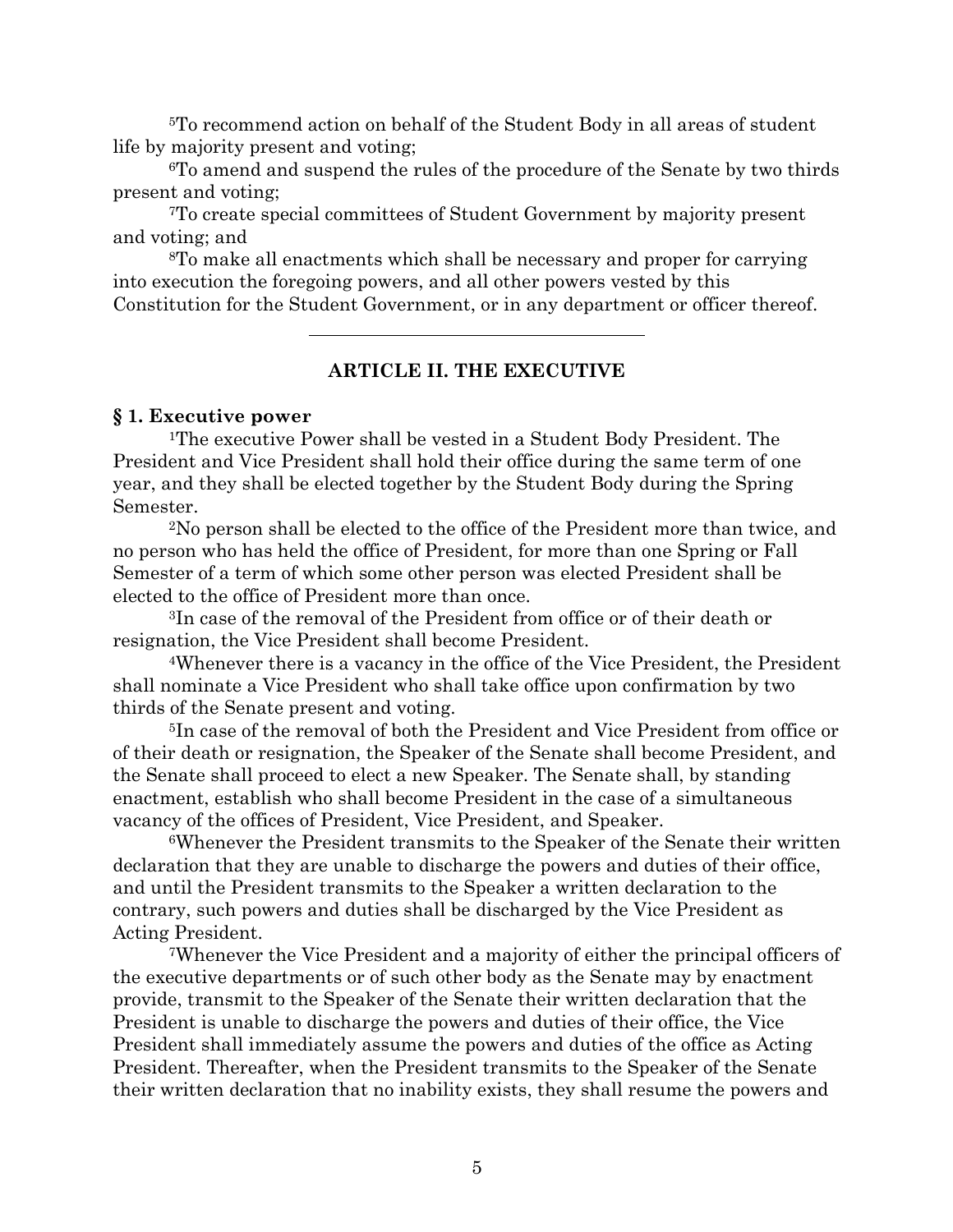duties of office unless the Vice President and a majority of either the principal officers of the executive department or of such other body as the Senate may by enactment provide, transmit within four class days to the Speaker of the Senate their written declaration that the President is unable to discharge the powers and duties of their office. Thereupon the Senate shall decide the issue, assembling within forty-eight hours for that purpose. If the Senate determines by two thirds present and voting that the President is unable to discharge the powers and duties of their office, the Vice President shall continue to discharge the same as Acting President; otherwise, the President shall resume the powers and duties of their office.

8Before they enter on the execution of their office, the President shall take the following oath or affirmation: "I do solemnly swear (or affirm) that I will faithfully execute the Office of President of the Louisiana State University Student Government, and will to the best of my ability, preserve, protect, and defend the interests of the students of Louisiana State University."

9Before they enter on the execution of their office, the Vice President shall take the following oath or affirmation: "I do solemnly swear (or affirm) that I will faithfully execute the Office of Vice President of the Louisiana State University Student Government, and will to the best of my ability, preserve, protect, and defend the interests of the students of Louisiana State University."

### **§ 2. Executive structure**

1The President shall be the Chief Executive Officer of the Student Government.

2A standing Executive Charter shall enumerate the executive departments, their respective principal officers, and the staffs of the President and Vice President. Such enumerated departments and positions shall be established and amended by two thirds of the Senate present and voting. The officers filling those positions shall be appointed by the President with the advice and consent of two thirds of the Senate present and voting.

3The President may require the opinion, in writing, of the principal officer in each of the executive departments, upon any subject relating to the duties of their respective offices. The President along with the principal officers of each of the executive departments shall form the Executive Cabinet.

4The President shall nominate, and by and with the advice and consent of the Senate, shall appoint justices of the University Court, judges of any inferior court, and all other officers of the Student Government, whose appointments are not herein otherwise provided for, and which shall be established by enactment; but the Senate may by enactment vest the appointment of such inferior officers, as they think proper, in the President alone, in the courts, or in the heads of departments.

5The Vice President shall be the Chief Financial Officer of the Student Government.

6The Vice President shall keep records of the line item balances in the general appropriations Bill, provide financial reports to the President and Senate,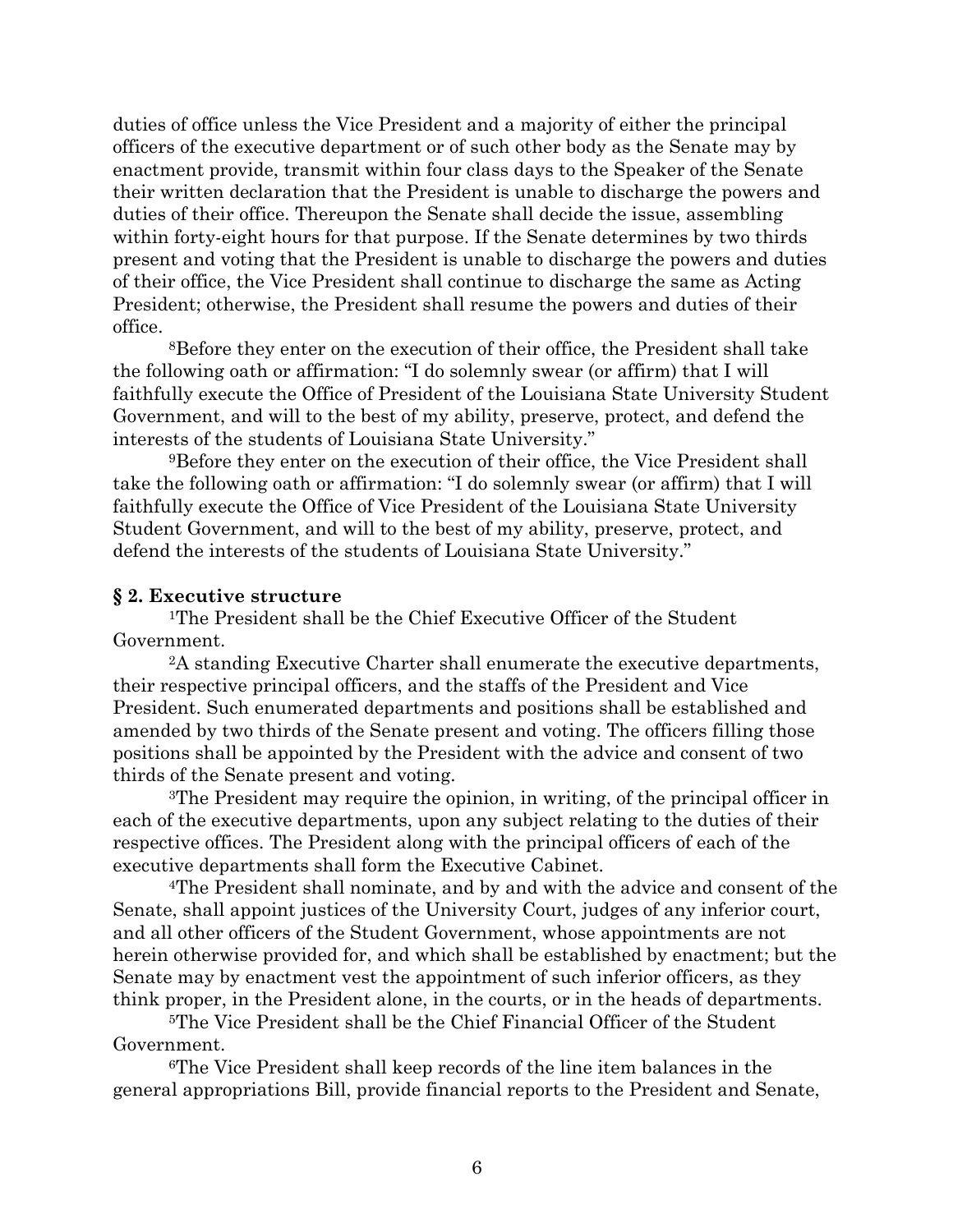calculate and make public all required fees and Student Government expenses, issue the Student Government Financial Report every fiscal year, and delegate respective executive appropriations as necessary.

7Each Academic Area shall have College Council representatives, serving to represent the interests of the Student Body. College Council shall consist of the Vice President serving as Chair and three Councilmembers, from each Academic Area, elected by the Student Body. The Senate shall, by two thirds present and voting, create and amend standing enactments relating to the powers, duties, and subdivisions of each Academic Area's delegation of representatives; provided that no such enactment may abridge or abolish a subdivision to which a representative has already been elected.

## **§ 3. Executive responsibility**

1The President shall from time to time give to the Senate information on the state of the University and recommend to their consideration such measures as judged necessary and expedient.

2The President shall take care that the enactments of the Senate be faithfully executed and shall commission all of the executive officers of the Student Government.

## **§ 4. Removal**

The President, the Vice President, and all officers of the Student Government shall be removed from office on impeachment.

## **§ 5. Restriction of office**

1No executive officer shall, during the time for which they serve, be elected or appointed to a legislative or judicial office under the authority of Student Government.

2No person holding any legislative or judicial office under the authority of Student Government shall be an executive officer during their continuance in office.

# **ARTICLE III. THE JUDICIARY**

### **§ 1. Judicial power**

<sup>1</sup>The judicial Power of the Student Government shall be vested in one University Court, and in such inferior courts as the Senate may ordain and establish. The nine justices of the University Court and the judges of any inferior court shall hold their offices during good behavior while enrolled at the University.

2The Chief Justice shall preside over the University Court. The University Court shall elect their Chief Justice from among themselves by a simple majority present and voting.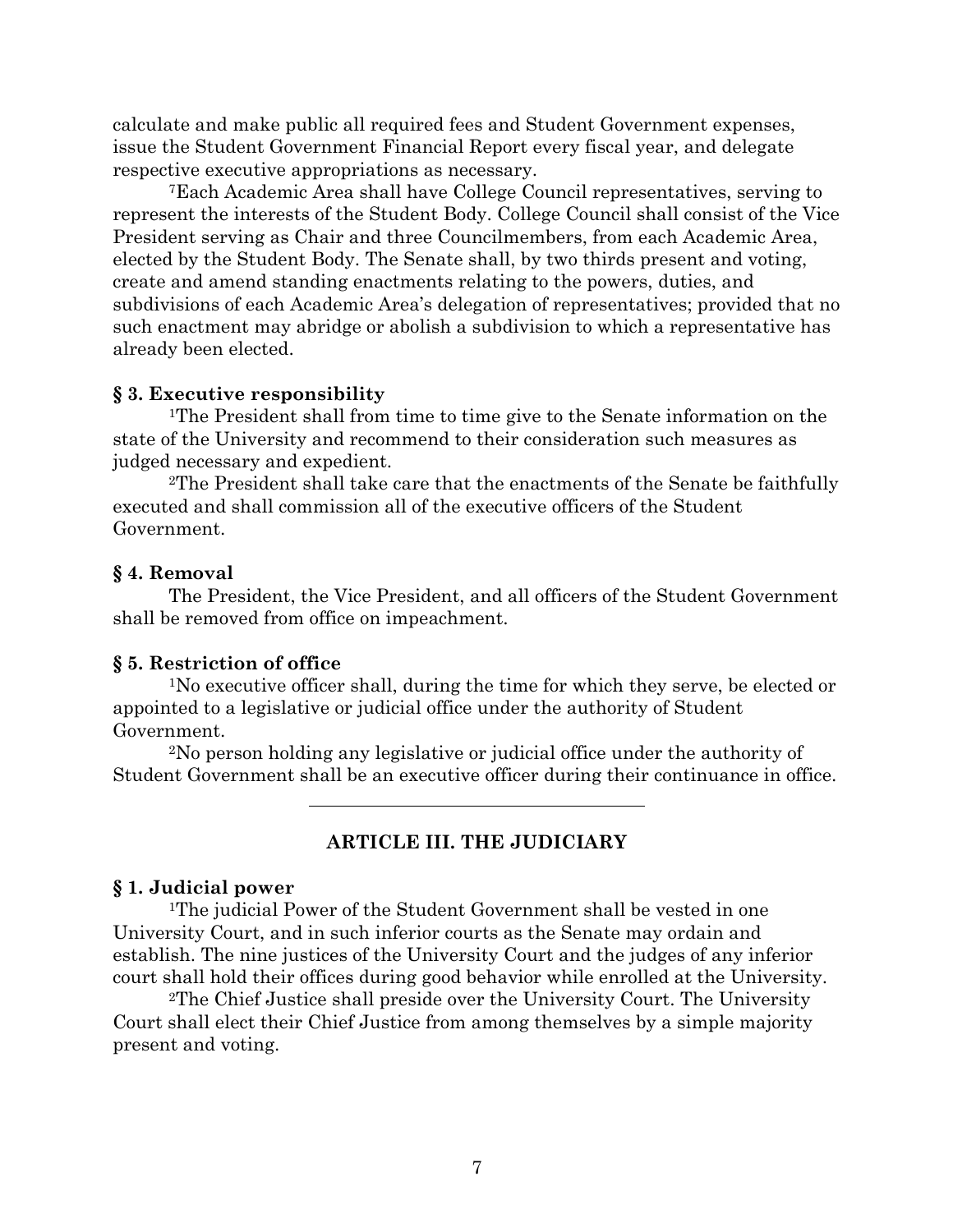3The University Court shall also choose from among themselves by majority present and voting a Deputy Chief Justice, to serve as Chief Justice in the absence of the Chief Justice.

### **§ 2. Jurisdiction**

1The judicial Power shall extend to all cases, in law and equity, arising under this Constitution, the enactments of the Student Government, and all rules derived therefrom;

2To all authority to interpret and to give meaning to any Constitutional provision and all provisions derived therefrom;

3To all cases, controversies, and appeals arising under Election procedures and Elections held by the Election Commission;

4To issue injunctions and to compel any member of the Student Government to appear before the University Court or any inferior court;

5To hear and to rule upon all cases referred either to the University Court or any inferior court by any facet of the University Administration.

## **§ 3. Procedure**

1Judgments issued from the University Court shall be final, but subject to review by the Dean of Students, only if the judgment includes a violation of University regulation.

2The University Court and inferior courts may determine the rules of their own proceedings, provided that such rules are consistent with this Constitution and any standing enactments made by the Senate.

## **§ 4. Restriction of office**

1No judicial officer shall, during the time for which they serve, be elected or appointed to a legislative or executive office under the authority of Student Government.

2No person holding any legislative or executive office under the authority of Student Government shall be a judicial officer during their continuance in office.

## **ARTICLE IV. THE ELECTION COMMISSION**

### **§ 1. Election Commission**

<sup>1</sup>The Elections of all Student Government officers shall be administered by the Election Commission. The Commission shall be a regulatory body existing and operating independently from the executive, legislature, and judiciary.

2The Commission shall be composed of one University Administrator, ex officio and without the right to vote, and five Commissioners appointed by the President, by and with the advice and consent of the two thirds of the Senate present and voting.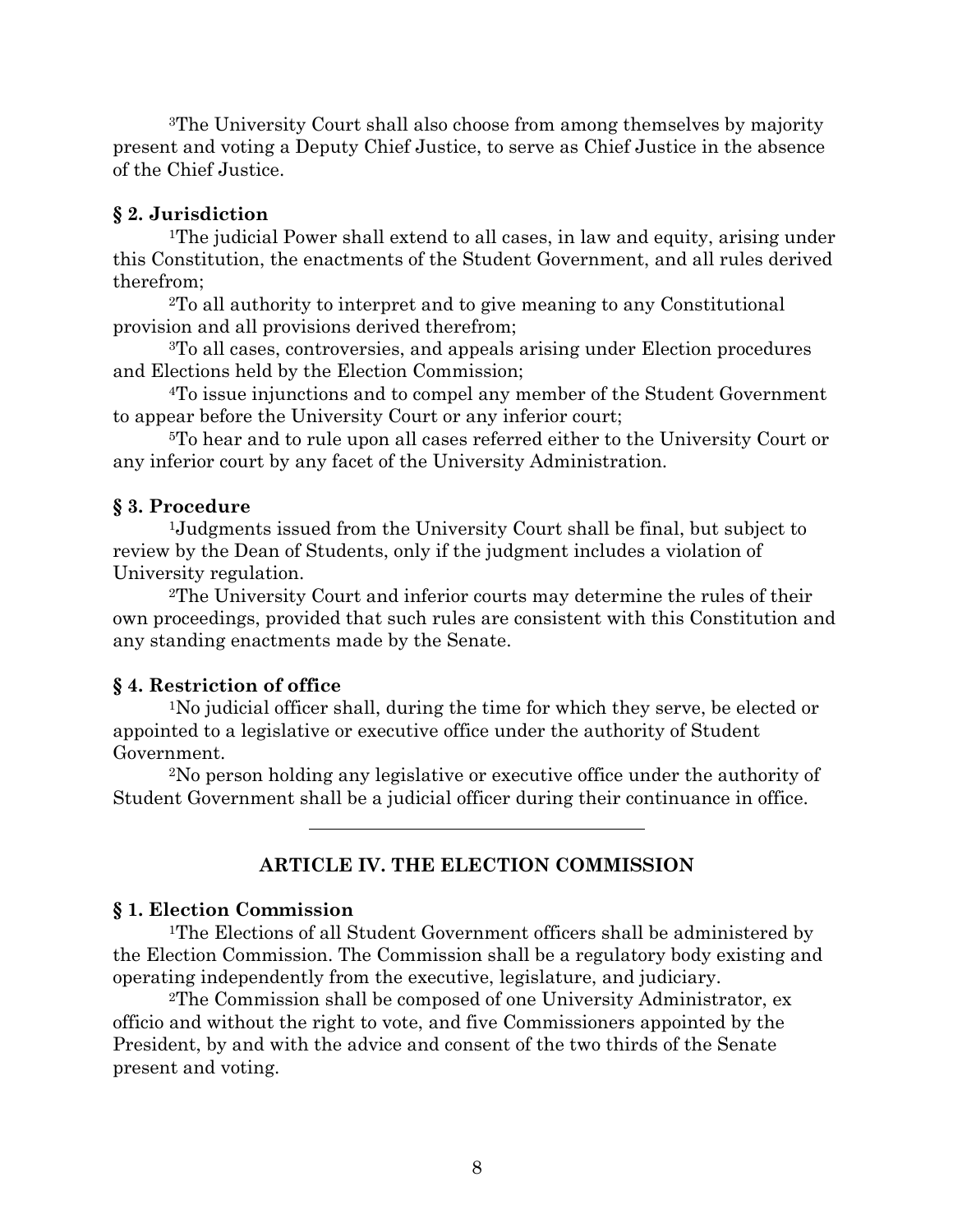3Commissioners shall serve for a term of one year, concurrent with the term of the President. A Commissioner may serve on the Commission after the expiration of their term until their successor has taken office as a Commissioner. An individual appointed to fill a vacancy occurring other than by the expiration of a term of office shall be appointed only for the unexpired term of the member they succeed. Any vacancy occurring in the membership of the Commission shall be filled in the same manner as in the case of the original appointment.

4No person holding office as a Commissioner shall serve as or run for candidacy as an executive, legislative, or judicial officer during their continuance in office.

5The Commission shall elect a Chair and a Vice Chair from among its members, other than the University Administrator, for a term of one year. The Vice Chair shall act as Chair in the absence of the Chair or in the event of a vacancy in such office.

### **§ 2. Powers of the Commission**

The powers of the Commission shall extend to implement the effective administration of each Student Government Election. The Commission shall have the power to receive and review all campaign finance documents. The Commission shall also have any and all powers as shall be defined by standing enactments of the Senate; such enactments shall be created or amended by two thirds of that body present and voting.

#### **§ 3. Quorum**

1All decisions of the Commission with respect to the exercise of its duties and powers shall be made by a majority vote of the Commissioners present and voting.

2A Commissioner may not delegate to any person their vote or any decisionmaking authority or duty vested in the Commission.

#### **§ 4. Procedure**

1The Commission shall meet at least twice each month and also at the call of any member.

2The Commission shall prepare written rules for the conduct of its activities, provided that such rules are consistent with this Constitution and the standing enactments made by the Senate.

### **ARTICLE V. OFFICES**

### **§ 1. Voting administration**

1In Student Government offices with one seat to be elected, the officer must be elected by ranked choice majority, also known as instant runoff voting.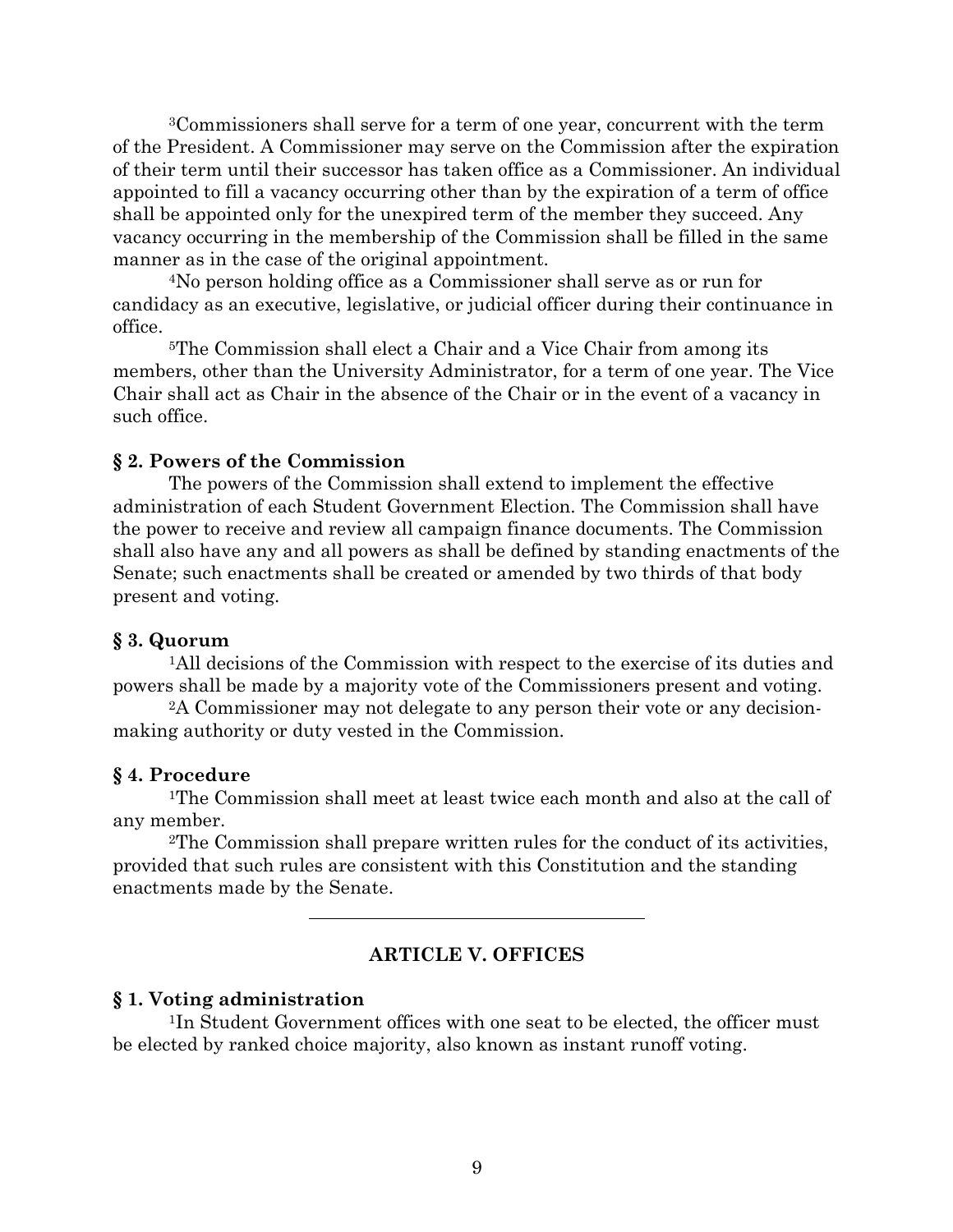2In Student Government offices with multiple seats to be elected, the officer must be elected by candidate based, ranked choice proportional representation, also known as the single transferable vote.

## **§ 2. Term of office**

The term of office of any Student Government officer shall be terminated upon the installation of their duly chosen successor, upon the acceptance of their resignation, or upon failure to meet all University mandated requirements of officers of recognized campus organizations. No Student Government officer may resign from a position and remain eligible to be appointed to the same position in the same Semester.

## **§ 3. Impeachment**

<sup>1</sup>The term of office of any Student Government officer may be terminated by impeachment.

2Impeachment shall be initiated by a Bill filed by twenty percent of the voting members of the Senate with a minimum of ten Senators.

3The termination of office by impeachment occurs by an affirmative vote for conviction by two thirds of Senators present and voting by silent ballot.

## **§ 4. Recall**

<sup>1</sup>The term of office of any Student Government officer may be terminated by recall.

2A recall shall be initiated by a petition to the Election Commission signed by fifteen percent of the electorate of the office concerned.

3The Election Commission shall set provisions for a recall election within ten class days from the submission of the petition.

4The termination of office by recall occurs by a majority of those voting in the recall election expressing their desire to recall the incumbent.

## **ARTICLE VI. FINANCES**

### **§ 1. Per capita assessment**

1Operational funds for the Student Government shall come from a per capita assessment of the Student Body.

2The amount of this per capita assessment shall be in accordance with the official University Student Fee Schedule.

## **§ 2. Finances**

1Operational funds for the Student Government shall be deposited by the University in a Restricted Fund Account by the Office of the Bursar.

2These funds may not be expanded in a fiscal year until the Student Government Budget for that fiscal year has been adopted.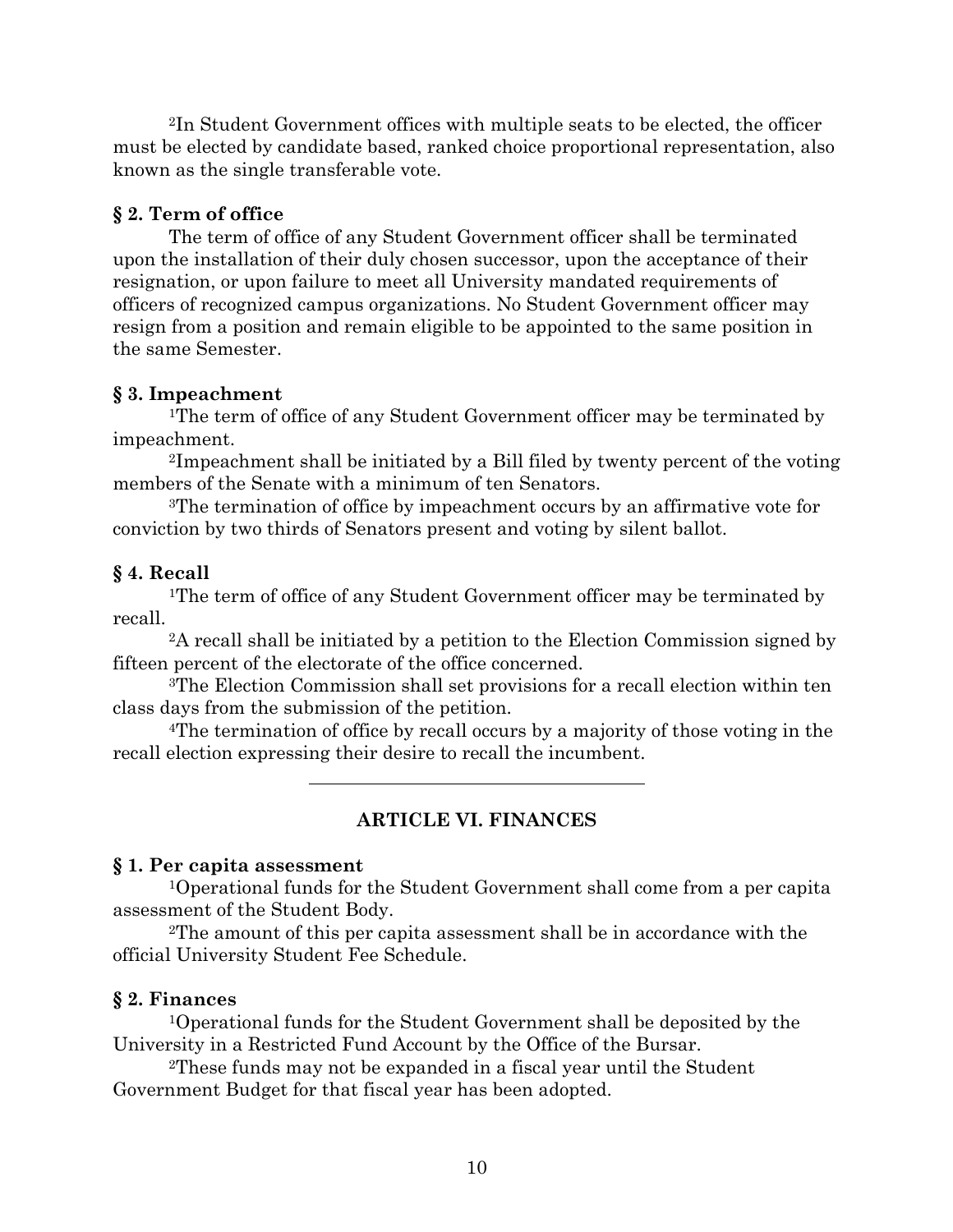3A University Administrator shall oversee and maintain the operational funds for the Student Government.

#### **§ 3. Student self-assessment by the Senate**

1The Senate shall propose to levy, amend, repeal, or otherwise regulate any student self-assessment which affects the entire Student Body by two thirds present and voting whenever it deems necessary.

2Such proposals must be further ratified by majority of the Student Body voting on the specific proposal in any reasonably forthcoming campus-wide Election.

#### **§ 4. Student self-assessment by the Student Body**

1The Student Body shall propose to levy, amend, repeal, or otherwise regulate any student self-assessment which affects the entire Student Body with petition presented to the President and signed by one tenth of its members.

2Such proposals must be further ratified by majority of the Student Body voting on the specific proposal in any reasonably forthcoming campus-wide Election.

### **§ 5. Permanent Memorandum Twenty-Nine**

Proposals to levy, amend, repeal, or otherwise regulate any student selfassessment which affects the entire Student Body must comply with all the provisions established by Louisiana State University Permanent Memorandum Twenty-Nine.

## **ARTICLE VII. AMENDMENTS**

#### **§ 1. Amendments by the Senate**

1The Senate shall propose Amendments to this Constitution ratified by two thirds present and voting whenever it deems necessary. Five class days must pass between the initial proposal of an amendment and such a vote.

2Such Amendments must be further ratified by majority of the Student Body voting on the specific Amendment in any reasonably forthcoming campus-wide Election.

#### **§ 2. Amendments by the Student Body**

1The Student Body shall propose Amendments to this Constitution with petition presented to the President and signed by one tenth of its members.

2Such Amendments must be further ratified by majority of the Student Body voting on the specific Amendment in any reasonably forthcoming campus-wide **Election** 

### **ARTICLE VIII. SUPREMACY**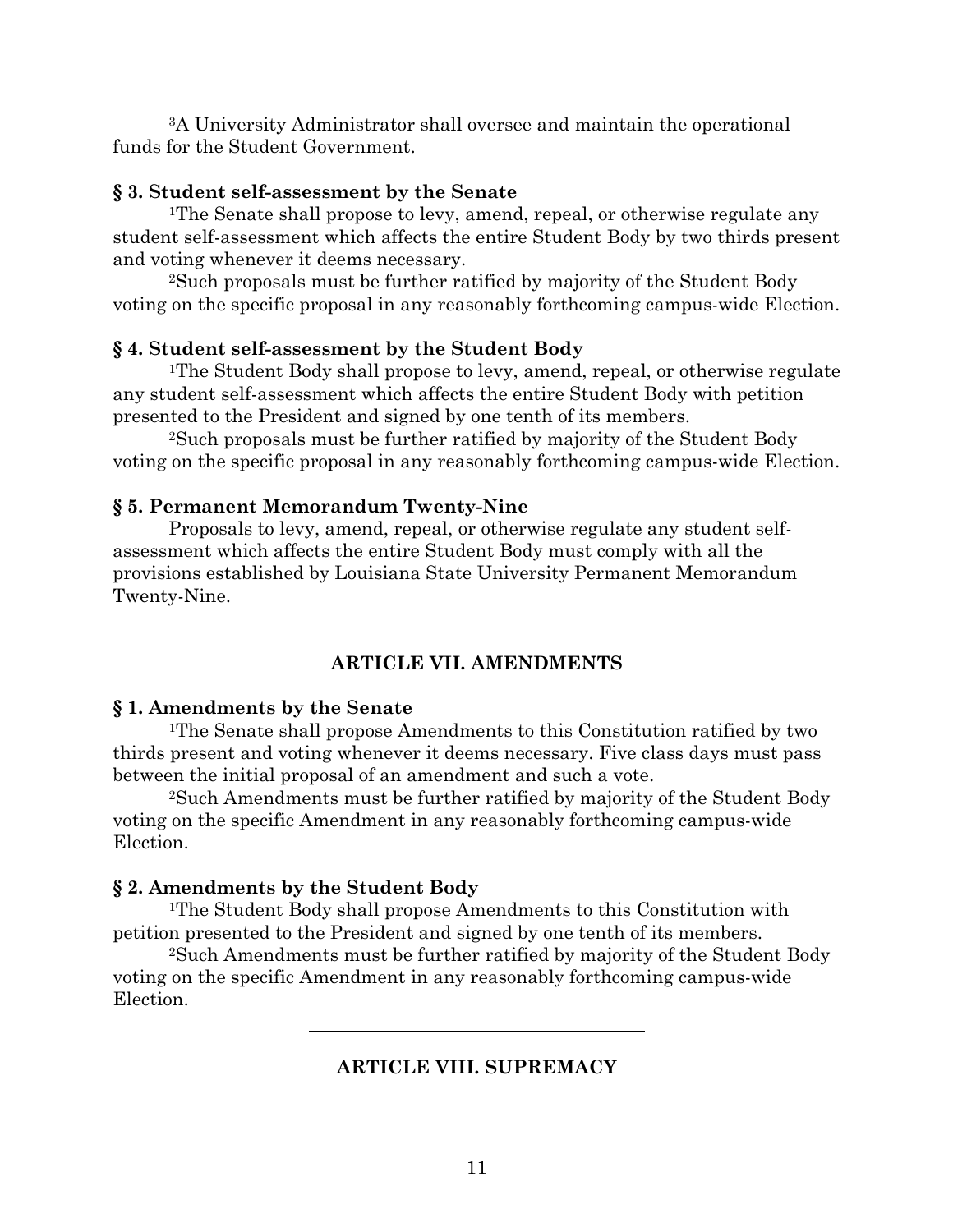### **§ 1. Supremacy clause**

1This Constitution and the enactments of the Student Government which shall be made in pursuance thereof shall be the supreme authority of the Student Government; and the justices of the University Court and the judges of any inferior court shall be bound thereby, anything in any provisions and rules therefrom this Constitution to the contrary notwithstanding.

2The enumeration in this Constitution, of certain rights, shall not be construed to deny or disparage others retained by the Student Body.

### **§ 2. Oath and equal protection clause**

1All officers of the Student Government shall be bound by oath or affirmation to support this Constitution.

2All Students, without regard to race, color, national origin, marital status, sex, sexual orientation, gender identity, gender expression, religion, age, disability, pregnancy, or veteran's status are afforded equal protection under the Powers of this Constitution.

### **§ 3. Limitations to supremacy**

No provision of this Constitution shall be deemed to supersede the power and authority of the official rules and regulations of the Louisiana State University Policy Statements and Permanent Memoranda, the Board of Supervisors of Louisiana State University and Agricultural and Mechanical College, the Louisiana Board of Regents, the laws of the State of Louisiana, or the laws of the United States.

## **ARTICLE IX. RATIFICATION**

The ratification by majority of the Student Body voting on such ratification shall be sufficient for the establishment of this Constitution. The provisions of this Constitution shall go into effect immediately upon ratification. All current officers of the Student Government and all officers elected in the Spring Election of the year two thousand and twenty-one shall be allowed to serve out their regular terms. All authoritative documents of the Student Government existing at the time of ratification shall remain in effect up to the following Spring Election, one full calendar year following the ratification of this Constitution, or when amended or repealed by the Senate, whichever comes first.

**DONE** in review by the consent of the Fifty-Third Senate present the twentyfourth day of February in the year two thousand and twenty-one in witness thereof we have hereunto subscribed our names: